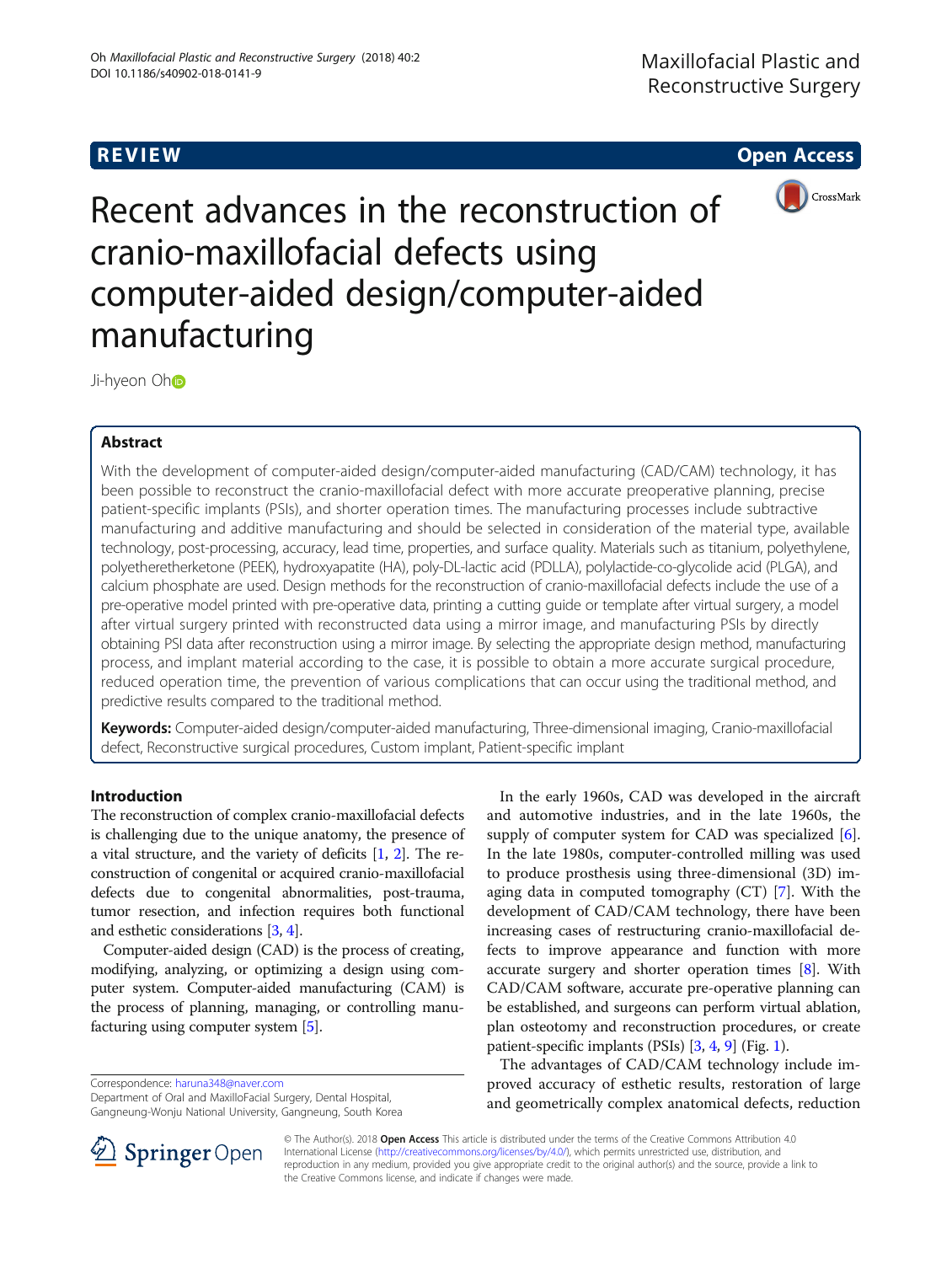<span id="page-1-0"></span>

of operative times, more accurate fitting of implants, overcoming the disadvantages of autogenous bone grafts, and performing resection and reconstruction in one step [[10,](#page-5-0) [11](#page-5-0)]. The 3D printing technique in the craniomaxillofacial area surgery includes contour models that are accurate replicas of patient-specific anatomy, guides that are patient-specific templates that guide precise cutting and drilling, splints defined as the replica of the virtual post-operative position of the patient structure, and implants defined as three-dimensionally printed objects that are directly implanted in the patients [[12](#page-5-0), [13](#page-5-0)].

In this paper, we will discuss the manufacturing processes using CAD/CAM, implant materials, the workflow reconstructing the cranio-maxillofacial defects, and future directions of development.

# Review

### The manufacturing processes

The manufacturing processes include subtractive manufacturing, which cuts off a piece of material to form the final shape, and additive manufacturing, which builds up the material by stacking [[8\]](#page-4-0). Subtractive manufacturing, the traditional machining technique has the disadvantage in that it is difficult to make complicated shapes by computer numerical control (CNC) milling and there is a lot of material waste [[14\]](#page-5-0).

Additive manufacturing, known as rapid prototyping or 3D printing, has the advantage of being very sophisticated, with less material waste, faster production times, and the ability to produce complex structures [[8\]](#page-4-0). There are several additive manufacturing processes, including binder jetting (BJG), direct metal laser sintering (DMLS), electron beam melting (EBM), laser engineered net

shaping (LENS), and fused deposition modeling (FDM)  $[15–17]$  $[15–17]$  $[15–17]$  $[15–17]$  $[15–17]$ . Figure [2](#page-2-0) is a simplified schematic of the manufacturing processes described in this paper.

BJG generally uses two materials: a powder material from which the part is made and a binder material that bonds between the powder materials (Fig. [3\)](#page-2-0). It has the advantage that parts can be produced without support structures, but it has the disadvantage that postprocessing takes more time than actual printing, resulting in a significant increase in cost. In addition, the parts have rough microstructure and lower mechanical properties than those produced by selective laser melting (SLM) or EBM because of the possibility of porosity and heat treatment [\[16\]](#page-5-0).

DMLS, referred to using the terms SLM or selective laser sintering (SLS), uses a high-powered optic laser to fuse the metal powder to solid components based on a 3D CAD file and, similar to EBM, is built layer by layer [[17\]](#page-5-0). Similar to BJG, a powder bed is used to create a 3D object. However, instead of using a spray solution, a laser is used to tie the powder particles together, and the laser is instructed to draw a specific pattern on the surface of the powder bed during the printing process [[18\]](#page-5-0). When the first layer is completed, the roller sprinkles a new layer of powder on top of the previous layer, pushes it flat, and then uses the laser to make the object layer by layer [\[19\]](#page-5-0) (Fig. [4\)](#page-2-0). DMLS have many advantages and disadvantages [\[16\]](#page-5-0). The advantages include the use of a wide range of materials, improved functionality, relatively low cost, and the production of ready-to-use near-netshaped components. On the other hand, the disadvantages include relatively slow processes, size limitations, high power consumption, and high initial cost. In addition, the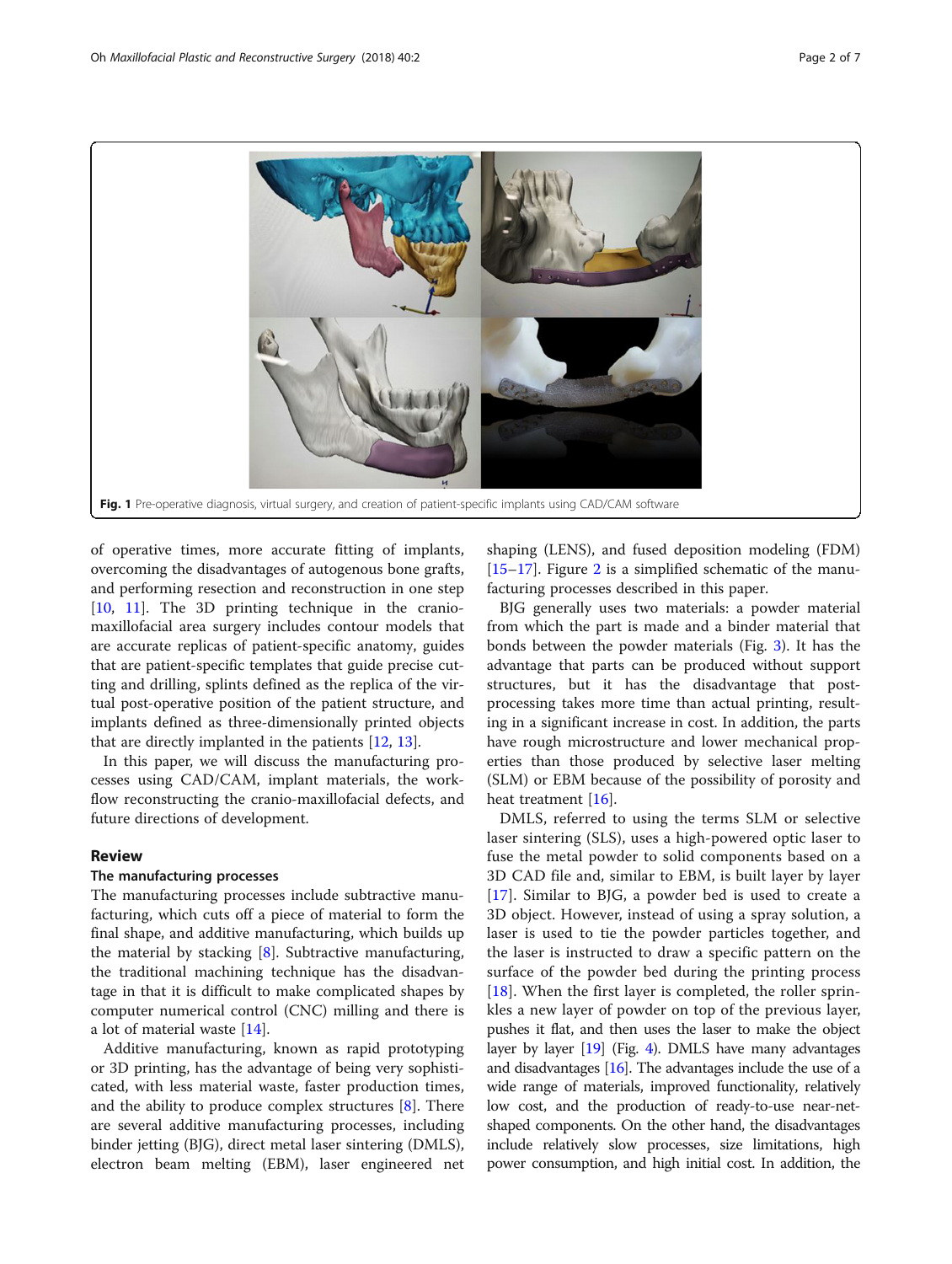<span id="page-2-0"></span>

handling of the powder is tricky, the produced parts can have rough surfaces, and the brittle materials that cannot accommodate high internal stress during the manufacturing process can cause cracking of the parts.

EBM is very similar to DMLS, but there is a slight difference in that the parts are fabricated by melting the metal powder in a layer using an electron beam [[17](#page-5-0)] (Fig. [5\)](#page-3-0). In EBM, the cooling rate can be greatly reduced by increasing the temperature of the powder bed. Unlike DMLS, EBM has the ability to treat brittle materials that cannot be processed by DMLS because it slowly cools, avoiding solidification cracking of brittle materials. However, it takes longer than DMLS and requires sufficient cooling time before removing parts from the substrate plate because the electron beams are used many times in the layers [[16\]](#page-5-0).

Similar to EBM and DMLS, LENS is used to fabricate metal parts directly from CAD solid models and has the difference in that metal powders are injected into the molten pool generated by the condensed high-power laser beam [[17](#page-5-0)]. The molten material line rapidly solidifies as the laser beam retreats, and after each layer is formed, the laser head advances by one-layer thickness together with the powder feed nozzle, and a subsequent layer is created. This is repeated several times until the entire object displayed in the 3D CAD model is created [\[20\]](#page-5-0) (Fig. [6](#page-3-0)).

FDM is generally carried out with a polymer melted in a printer nozzle and arranged layer by layer. The material is melted and deposited at a defined location on the printing layer, and after the first layer is completed, the distance between the printing bed and the extruder nozzle is increased and the second layer is printed on the first layer  $[21]$  $[21]$  (Fig. [7\)](#page-3-0).

There are various kinds of manufacturing processes. The manufacturing process should be selected with consideration of the material type, available technology, post-processing, accuracy, lead time, properties, and sur-face quality [\[16](#page-5-0)].

### Implant materials

The ideal material is biocompatible, easy to shape, high strength, non-toxic, inexpensive, durable, radiolucent,



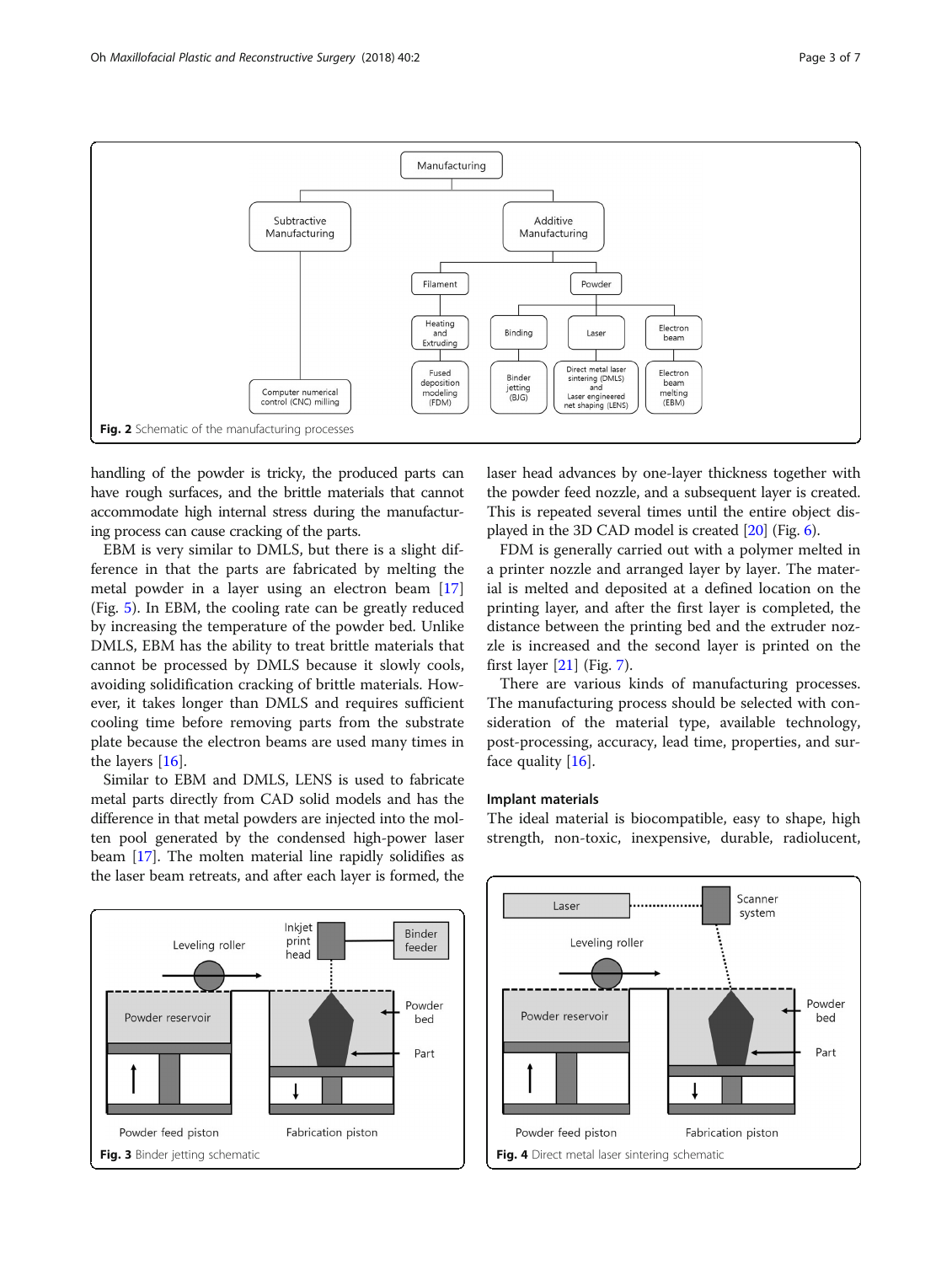<span id="page-3-0"></span>

Filament spool Liquifier head Extruder nozzle Part Platform Fig. 7 Fused deposition modeling schematic

and lightweight [\[8](#page-4-0), [22](#page-5-0)]. However, no material satisfies these conditions [[22](#page-5-0)–[24](#page-5-0)]. Materials include non-resorbable materials such as titanium, polyethylene, polyether ether ketone (PEEK), and hydroxyapatite (HA) and absorbable materials such as poly-DL-lactic acid (PDLLA), polylactideco-glycolide acid (PLGA), and calcium phosphate.

Titanium is the metal of choice for manufacturing implants. It has the advantages of high strength, biocompatibility, lightweight, corrosion resistance, and the potential for osseointegration  $[8, 25, 26]$  $[8, 25, 26]$  $[8, 25, 26]$  $[8, 25, 26]$  $[8, 25, 26]$  $[8, 25, 26]$ . However, it has the disadvantage of causing scatter artifacts in CT scans [[27](#page-5-0)].

Polyethylene includes porous polyethylene (PPE) and ultra-high molecular weight polyethylene (UHMW-PE). PPE such as Medpor (Pufex Surgical Inc., College Park,



GA, USA) was used for reconstruction of the orbital floor and augmentation of the facial area [[28\]](#page-5-0). PPE is very stable and easy to shape and has tissue ingrowth through its pores  $[29, 30]$  $[29, 30]$  $[29, 30]$  $[29, 30]$ . However, there is a possibility of infection [[28](#page-5-0)]. UHMW-PE was used for reconstruction of orbit or temporomandibular joint by making PSIs using  $CAD/CAM$  [[31,](#page-5-0) [32\]](#page-5-0). Because of a solid structure, UHMW-PE can have a lower infection rate than PPE [[32\]](#page-5-0). Polyethylene has the advantage of not producing artifact because of radiolucency in CT, but it also has a disadvantage that it is difficult to control implant position after surgery [[3,](#page-4-0) [32\]](#page-5-0).

PEEK was used to reconstruct various craniofacial bone defects including cranioplasty [\[23](#page-5-0), [33\]](#page-5-0). PEEK has similar strength and elasticity to bone and is easy to modify [[34](#page-5-0)]. It is radiolucent in CT and offers more comfort to patients, with lower thermal conductivity and lighter weight than titanium. However, it had reports of infection and foreign body reaction [\[27](#page-5-0)].

HA is used as a biocompatible scaffolding material for bone tissue engineering [[35\]](#page-5-0). It is osteoconductive and non-resorbable and shows tissue in-growth in the presence of pores, with a strong capacity to bind both hard and soft tissues [[36](#page-5-0)]. Pure HA is low in viscosity and difficult to make complex shapes, but it can be overcome with custom-made HA using CAD/CAM [\[37](#page-5-0), [38](#page-5-0)].

As absorbable implants, PDLLA and PLGA are commonly used, especially in pediatric craniofacial surgery [[39\]](#page-5-0). However, foreign body reaction and the weakness of materials such as screw fracture have been reported [[40,](#page-5-0) [41\]](#page-5-0). There are cases in which calcium phosphate implants have been used for the reconstruction of cranio-maxillofacial defects [\[42](#page-5-0)]. These printed calcium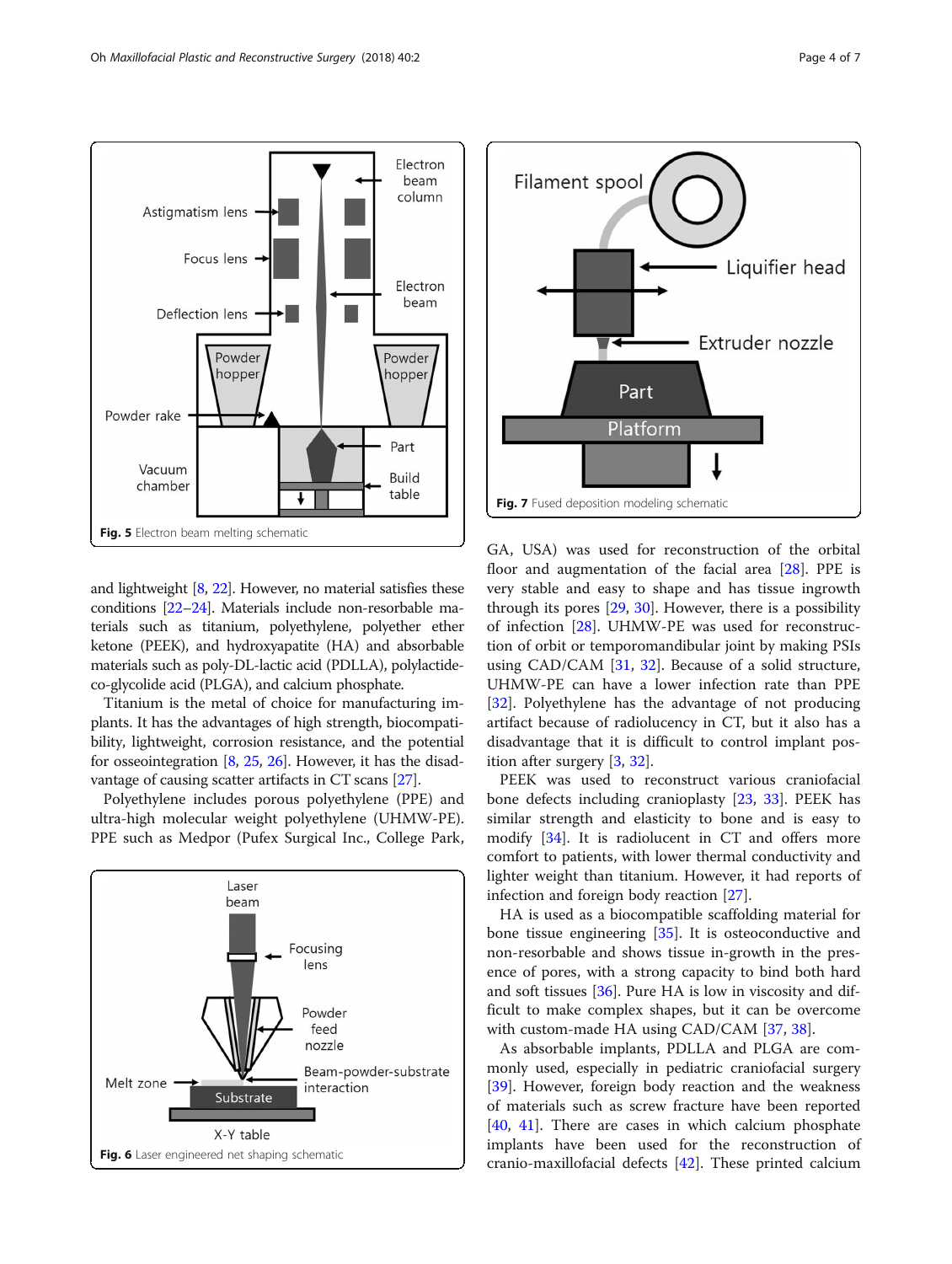<span id="page-4-0"></span>phosphate implants have good biocompatibility and suitable biodegradation and are similar to the mineral phase of the bone, so they do not cause artifacts or interference seen in other metallic alloplasts in CT or MRI. In addition, calcium phosphate implants show less mechanical performance than titanium but are suitable as a scaffold for bone tissue growth and can be loaded with bioactive protein or antibiotics.

# Workflow

The modeling software used for 3D printing includes Mimics (Materialise, Leuven, Belgium), SolidWorks (Dassault Systemes, Velizy-Villacoublay, France), Amira (FEI Visualization Sciences Group, Merignac, France), Rhino (Robert McNeel & Associates, Seattle, WA, USA), and SurgiCase CMF (Materialise, Leuven, Belgium). The printing software include ZPrinter and Projet (3D Systems, Rock Hill, SC, USA) and Alaris (Objet Limited, Rehovot, Israel) [[12\]](#page-5-0).

PSIs can be constructed through a manufacturing process and can also be produced by shaping directly from a 3D printing skull model [3]. In general, CT scan images are converted into two-dimensional (2D) digital imaging and communications in medicine (DICOM) files and converted to the 3D stereolithography (STL) format using CAD software  $[1, 8, 43]$  $[1, 8, 43]$  $[1, 8, 43]$ . The design methods for the reconstruction of the cranio-maxillofacial defects are as follows.

- i) After printing the skull model of the pre-operative form, pre-bending of the plate, fabrication of an onlay template by model surgery, or fabrication of the implant on the skull model [\[44](#page-5-0)–[48](#page-5-0)]
- ii) After performing virtual surgery, including resection and reconstruction in the pre-operative image, printing of a resection guide or fabrication of the template by printing the skull model with virtual surgery [[49,](#page-5-0) [50](#page-5-0)]
- iii)After printing of the skull model reconstructed symmetrically using a mirror image of the unaffected side, pre-bending of the plate, using it as a template, or fabrication of the implant directly on the skull model [[51](#page-5-0)–[53\]](#page-5-0)
- iv) After reconstruction symmetrically using a mirror image of the unaffected side and design of the 3D implant to fit precisely to the defect, fabrication of the PSI by transferring the PSI data to CAM software [3, 8, [32,](#page-5-0) [54](#page-5-0)–[57\]](#page-6-0)

# Future directions

Digital workflows are time consuming and cannot be used for emergency procedures such as immediate posttraumatic surgery  $[10]$ . It takes from a few days to weeks to make the PSI outside the hospital [8]. However, with the development of 3D printers, relatively inexpensive personalized 3D printers have been introduced and the accuracy has increased, making it possible to manufacture products inside the hospital, reducing the time required. In addition, the development of professional CAD software familiar to surgeons and minimally invasive surgical procedures will provide predictable results.

### Conclusion

By selecting the appropriate design method, manufacturing process, and implant material according to the case, it is possible to obtain a more accurate procedure, reduced surgical time, the prevention of various complications that can occur using the traditional method, and predictive results compared to the traditional method.

#### Acknowledgements

Not applicable.

## Funding

Not applicable.

#### Availability of data and materials

The dataset supporting the conclusions of this article is included within the article.

#### Authors' contributions

The author wrote the manuscript and approved the final manuscript.

#### Ethics approval and consent to participate

Not applicable.

# Consent for publication

Not applicable.

#### Competing interests

The author declares no competing interests.

# Publisher's Note

Springer Nature remains neutral with regard to jurisdictional claims in published maps and institutional affiliations.

### Received: 30 December 2017 Accepted: 16 January 2018 Published online: 05 February 2018

#### References

- 1. Rachmiel A, Shilo D, Blanc O, Emodi O (2017) Reconstruction of complex mandibular defects using integrated dental custom-made titanium implants. Br J Oral Maxillofac Surg 55:425–427
- Kim JW, Kim DY, Ahn KM, Lee JH (2016) Surgical implications of anatomical variation in anterolateral thigh flaps for the reconstruction of oral and maxillofacial soft tissue defects: focus on perforators and pedicles. J Korean Assoc Oral Maxillofac Surg 42:265–270
- 3. Rudman K, Hoekzema C, Rhee J (2011) Computer-assisted innovations in craniofacial surgery. Facial Plast Surg 27:358–365
- 4. Seok H, Kim MK, Kim SG (2016) Reconstruction of partial maxillectomy defect with a buccal fat pad flap and application of 4-hexylresorcinol: a case report. J Korean Assoc Oral Maxillofac Surg 42:370–374
- 5. Groover MP, Zimmers EW (1984) CAD/CAM: computer-aided design and manufacturing. Prentice-Hall, Englewood Cliffs; London
- 6. Smith EH (2013) Mechanical engineer's reference book, 12th edn. Butterworth Heinemann, Oxford, England; Boston
- 7. Toth BA, Ellis DS, Stewart WB (1988) Computer-designed prostheses for orbitocranial reconstruction. Plast Reconstr Surg 81:315–324
- 8. Owusu JA, Boahene K (2015) Update of patient-specific maxillofacial implant. Curr Opin Otolaryngol Head Neck Surg 23:261–264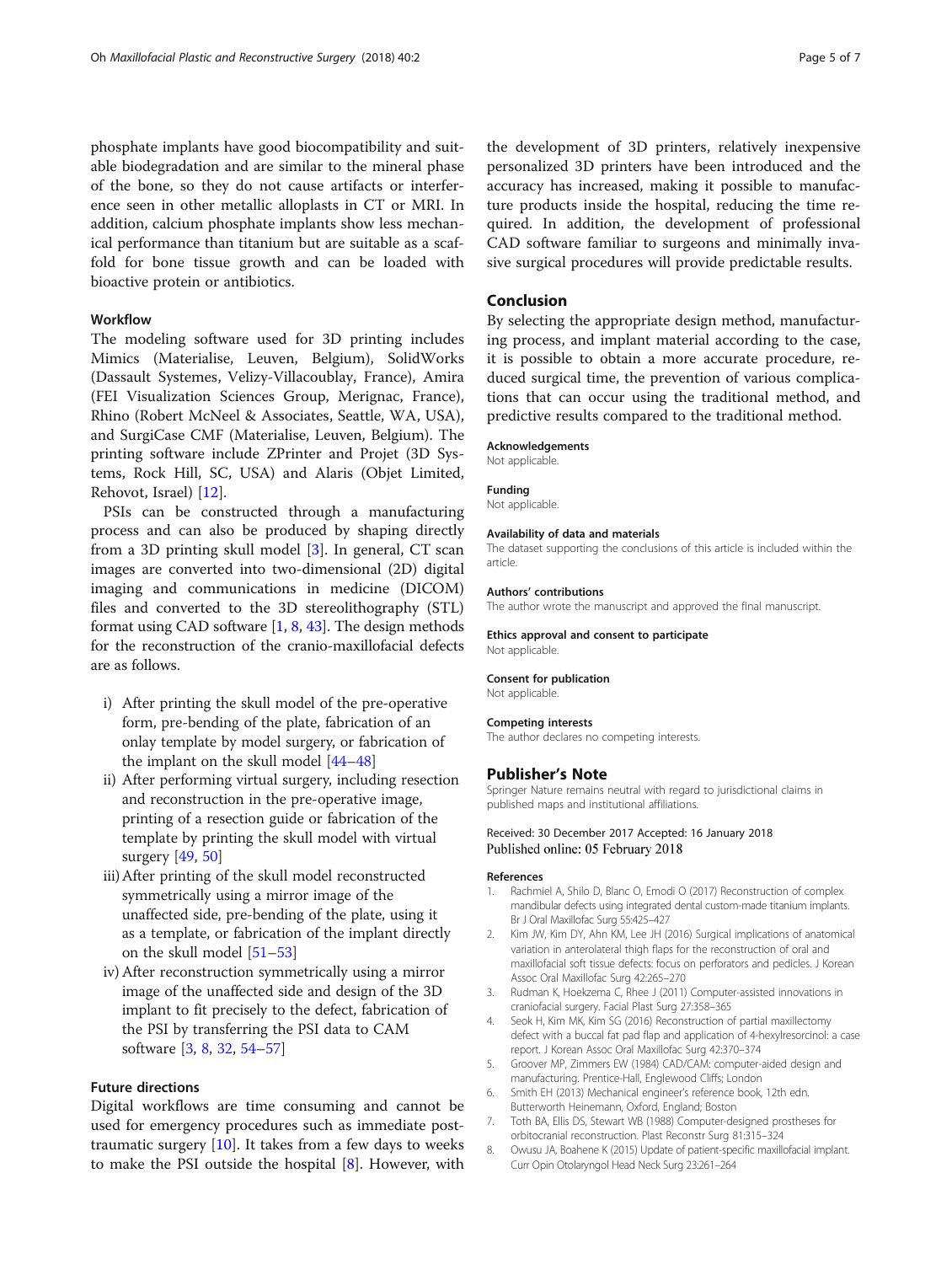- <span id="page-5-0"></span>9. Levine JP, Patel A, Saadeh PB, Hirsch DL (2012) Computer-aided design and manufacturing in craniomaxillofacial surgery: the new state of the art. J Craniofac Surg 23:288–293
- 10. Peel S, Bhatia S, Eggbeer D, Morris DS, Hayhurst C (2017) Evolution of design considerations in complex craniofacial reconstruction using patient-specific implants. Proc Inst Mech Eng H 231:509–524
- 11. Kang SH, Kim MK, Lee JY (2016) Single-tooth dento-osseous osteotomy with a computer-aided design/computer-aided manufacturing surgical guide. J Korean Assoc Oral Maxillofac Surg 42:127–130
- 12. Jacobs CA, Lin AY (2017) A new classification of three-dimensional printing technologies: systematic review of three-dimensional printing for patientspecific craniomaxillofacial surgery. Plast Reconstr Surg 139:1211–1220
- 13. Lee YC, Sohn HB, Kim SK, Bae OY, Lee JH (2015) A novel method for the management of proximal segment using computer assisted simulation surgery: correct condyle head positioning and better proximal segment placement. Maxillofac Plast Reconstr Surg 37:21
- 14. Watson J, Hatamleh M, Alwahadni A, Srinivasan D (2014) Correction of facial and mandibular asymmetry using a computer aided design/computer aided manufacturing prefabricated titanium implant. J Craniofac Surg 25:1099–1101
- 15. Parthasarathy J (2014) 3D modeling, custom implants and its future perspectives in craniofacial surgery. Ann Maxillofac Surg 4:9–18
- 16. Gokuldoss PK, Kolla S, Eckert J (2017) Additive manufacturing processes: selective laser melting, electron beam melting and binder jetting-selection guidelines. Materials (Basel) 10:E672
- Sidambe AT (2014) Biocompatibility of advanced manufactured titanium implants—a review. Materials (Basel) 7:8168–8188
- 18. Fina F, Goyanes A, Gaisford S, Basit AW (2017) Selective laser sintering (SLS) 3D printing of medicines. Int J Pharm 529:285–293
- 19. Otawa N, Sumida T, Kitagaki H et al (2015) Custom-made titanium devices as membranes for bone augmentation in implant treatment: modeling accuracy of titanium products constructed with selective laser melting. J Craniomaxillofac Surg 43:1289–1295
- 20. Bandyopadhyay A, Krishna BV, Xue W, Bose S (2009) Application of laser engineered net shaping (LENS) to manufacture porous and functionally graded structures for load bearing implants. J Mater Sci Mater Med 20(Suppl 1):S29–S34
- 21. Fafenrot S, Grimmelsmann N, Wortmann M, Ehrmann A (2017) Threedimensional (3D) printing of polymer-metal hybrid materials by fused deposition modeling. Materials (Basel) 10:E1199
- 22. Rubin JP, Yaremchuk MJ (1997) Complications and toxicities of implantable biomaterials used in facial reconstructive and aesthetic surgery: a
- comprehensive review of the literature. Plast Reconstr Surg 100:1336–1353 23. Zanotti B, Zingaretti N, Verlicchi A, Robiony M, Alfieri A, Parodi PC (2016) Cranioplasty: review of materials. J Craniofac Surg 27:2061–2072
- 24. Aydin S, Kucukyuruk B, Abuzayed B, Aydin S, Sanus GZ (2011) Cranioplasty: review of materials and techniques. J Neurosci Rural Pract 2:162–167
- 25. Acero J, Calderon J, Salmeron JI, Verdaguer JJ, Concejo C, Somacarrera ML (1999) The behaviour of titanium as a biomaterial: microscopy study of plates and surrounding tissues in facial osteosynthesis. J Craniomaxillofac Surg 27:117–123
- 26. Schipper J, Ridder GJ, Spetzger U, Teszler CB, Fradis M, Maier W (2004) Individual prefabricated titanium implants and titanium mesh in skull base reconstructive surgery. A report of cases. Eur Arch Otorhinolaryngol 261:282–290
- 27. Shah AM, Jung H, Skirboll S (2014) Materials used in cranioplasty: a history and analysis. Neurosurg Focus 36:E19
- 28. Ridwan-Pramana A, Wolff J, Raziei A, Ashton-James CE, Forouzanfar T (2015) Porous polyethylene implants in facial reconstruction: outcome and complications. J Craniomaxillofac Surg 43:1330–1334
- 29. Wellisz T (1993) Clinical experience with the Medpor porous polyethylene implant. Aesthet Plast Surg 17:339–344
- 30. Frodel JL, Lee S (1998) The use of high-density polyethylene implants in facial deformities. Arch Otolaryngol Head Neck Surg 124:1219–1223
- 31. Haq J, Patel N, Weimer K, Matthews NS (2014) Single stage treatment of ankylosis of the temporomandibular joint using patient-specific total joint replacement and virtual surgical planning. Br J Oral Maxillofac Surg 52:350–355
- 32. Kozakiewicz M, Szymor P (2013) Comparison of pre-bent titanium mesh versus polyethylene implants in patient specific orbital reconstructions. Head Face Med 9:32
- 33. Alonso-Rodriguez E, Cebrian JL, Nieto MJ, Del Castillo JL, Hernandez-Godoy J, Burgueno M (2015) Polyetheretherketone custom-made implants for

craniofacial defects: report of 14 cases and review of the literature. J Craniomaxillofac Surg 43:1232–1238

- 34. O'Reilly EB, Barnett S, Madden C, Welch B, Mickey B, Rozen S (2015) Computedtomography modeled polyether ether ketone (PEEK) implants in revision cranioplasty. J Plast Reconstr Aesthet Surg 68:329–338
- 35. Tesavibul P, Chantaweroad S, Laohaprapanon A et al (2015) Biocompatibility of hydroxyapatite scaffolds processed by lithography-based additive manufacturing. Biomed Mater Eng 26:31–38
- 36. Garagiola U, Grigolato R, Soldo R et al (2016) Computer-aided design/computeraided manufacturing of hydroxyapatite scaffolds for bone reconstruction in jawbone atrophy: a systematic review and case report. Maxillofac Plast Reconstr Surg 38:2
- 37. Zhang L, Shen S, Yu H, Shen SG, Wang X (2015) Computer-aided design and computer-aided manufacturing hydroxyapatite/epoxide acrylate maleic compound construction for craniomaxillofacial bone defects. J Craniofac Surg 26:1477–1481
- 38. Figliuzzi M, Mangano FG, Fortunato L et al (2013) Vertical ridge augmentation of the atrophic posterior mandible with custom-made, computer-aided design/computer-aided manufacturing porous hydroxyapatite scaffolds. J Craniofac Surg 24:856–859
- 39. Essig H, Lindhorst D, Gander T et al (2017) Patient-specific biodegradable implant in pediatric craniofacial surgery. J Craniomaxillofac Surg 45:216–222
- 40. Xue AS, Koshy JC, Weathers WM et al (2014) Local foreign-body reaction to commercial biodegradable implants: an in vivo animal study. Craniomaxillofac Trauma Reconstr 7:27–34
- 41. Wiltfang J, Merten HA, Becker HJ, Luhr HG (1999) The resorbable miniplate system Lactosorb in a growing cranio-osteoplasty animal model. J Craniomaxillofac Surg 27:207–210
- 42. Klammert U, Gbureck U, Vorndran E, Rodiger J, Meyer-Marcotty P, Kubler AC (2010) 3D powder printed calcium phosphate implants for reconstruction of cranial and maxillofacial defects. J Craniomaxillofac Surg 38:565–570
- 43. Zhao L, Patel PK, Cohen M (2012) Application of virtual surgical planning with computer assisted design and manufacturing technology to craniomaxillofacial surgery. Arch Plast Surg 39:309–316
- 44. Danelson KA, Gordon ES, David LR, Stitzel JD (2009) Using a three dimensional model of the pediatric skull for pre-operative planning in the treatment of craniosynostosis—biomed 2009. Biomed Sci Instrum 45:358–363
- 45. Daniel M, Watson J, Hoskison E, Sama A (2011) Frontal sinus models and onlay templates in osteoplastic flap surgery. J Laryngol Otol 125:82–85
- 46. Hatamleh MM, Cartmill M, Watson J (2013) Management of extensive frontal cranioplasty defects. J Craniofac Surg 24:2018–2022
- 47. Azuma M, Yanagawa T, Ishibashi-Kanno N et al (2014) Mandibular reconstruction using plates prebent to fit rapid prototyping 3-dimensional printing models ameliorates contour deformity. Head Face Med 10:45
- 48. Lim CG, Campbell DI, Clucas DM (2014) Rapid prototyping technology in orbital floor reconstruction: application in three patients. Craniomaxillofac Trauma Reconstr 7:143–146
- 49. Liu YF, Xu LW, Zhu HY, Liu SS (2014) Technical procedures for templateguided surgery for mandibular reconstruction based on digital design and manufacturing. Biomed Eng Online 13:63
- 50. Soleman J, Thieringer F, Beinemann J, Kunz C, Guzman R (2015) Computerassisted virtual planning and surgical template fabrication for frontoorbital advancement. Neurosurg Focus 38:E5
- 51. Park SW, Choi JW, Koh KS, Oh TS (2015) Mirror-imaged rapid prototype skull model and pre-molded synthetic scaffold to achieve optimal orbital cavity reconstruction. J Oral Maxillofac Surg 73:1540–1553
- 52. Man QW, Jia J, Liu K, Chen G, Liu B (2015) Secondary reconstruction for mandibular osteoradionecrosis defect with fibula osteomyocutaneous flap flowthrough from radial forearm flap using stereolithographic 3-dimensional printing modeling technology. J Craniofac Surg 26:e190–e193
- 53. Yamada H, Nakaoka K, Horiuchi T et al (2014) Mandibular reconstruction using custom-made titanium mesh tray and particulate cancellous bone and marrow harvested from bilateral posterior ilia. J Plast Surg Hand Surg 48:183–190
- 54. Kim BJ, Hong KS, Park KJ, Park DH, Chung YG, Kang SH (2012) Customized cranioplasty implants using three-dimensional printers and polymethylmethacrylate casting. J Korean Neurosurg Soc 52:541–546
- 55. Li J, Hsu Y, Luo E, Khadka A, Hu J (2011) Computer-aided design and manufacturing and rapid prototyped nanoscale hydroxyapatite/polyamide (n-HA/PA) construction for condylar defect caused by mandibular angle ostectomy. Aesthet Plast Surg 35:636–640